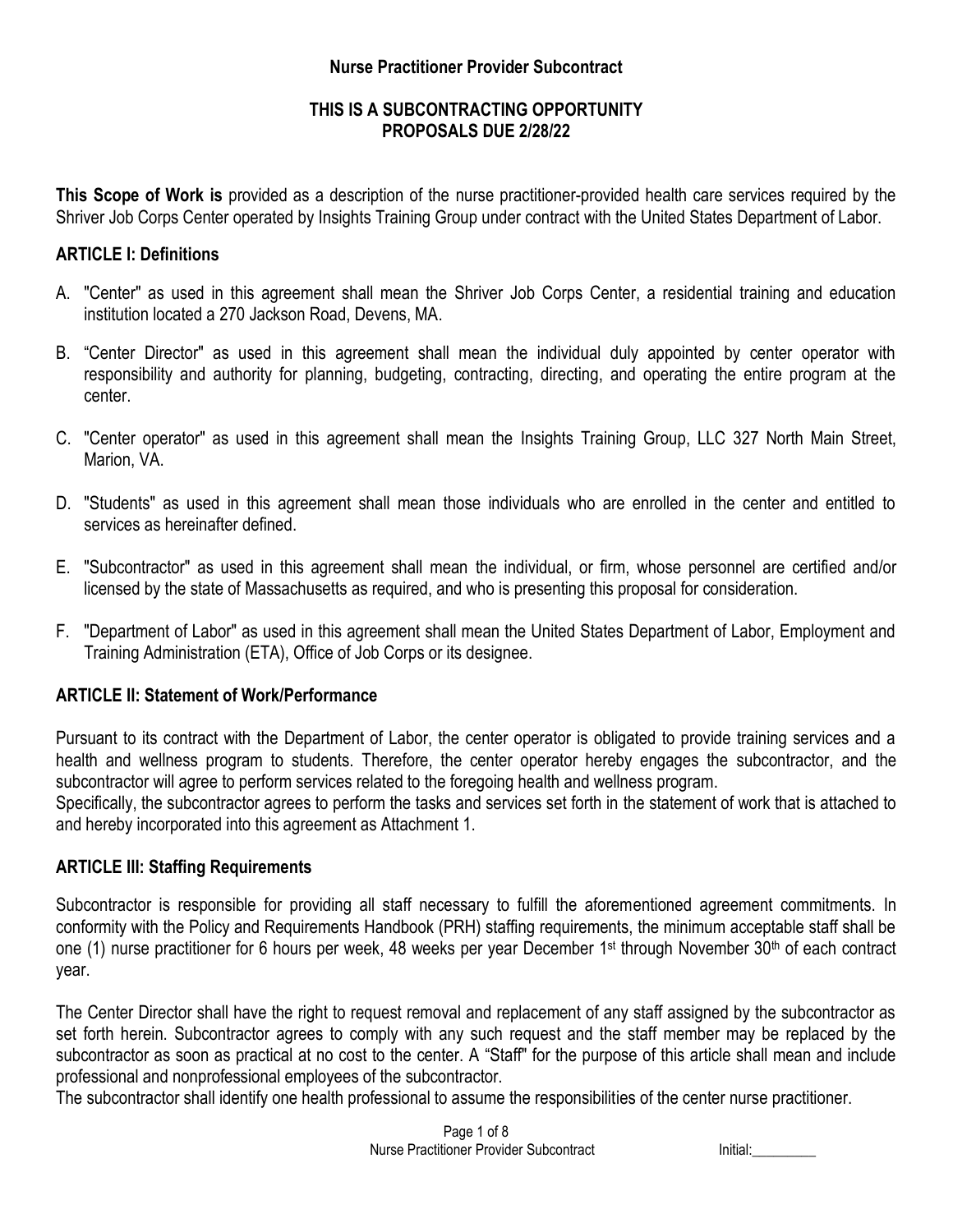## **ARTICLE IV: Period of Performance**

Standard facility contract year runs from December 1 through November 30 of the following year. The parties mutually agree that this agreement shall be in effect from the point when an award notification is provided to the subcontractor by the Center's Purchasing Agent. The agreement also includes the possibility of 12-month extensions as approved.

#### **ARTICLE V: Compensation/Payment/Limitation**

#### **A. Compensation**

Remuneration for services rendered will be at a dollar-per-hour rate for:

SJCC 2021 CONTRACT YEAR (December 1, 2021, through November 30, 2023) or whatever the remaining balance of the contract year shall be. This also includes any continuation of services as approved with the inclusion of optional year extensions if any are available.

#### **B. Payment**

Payment shall be made within thirty (30) days of receipt by the center operator of an acceptable invoice.

#### **ARTICLE VI: Indemnification and Insurance**

The subcontractor does hereby agree to indemnify and hold harmless the center operator; the center; the Department of labor and their officers, agents, and employees from any claim, action, lawsuit or liability for injury or damage to any person or property arising out of performance of this agreement. The subcontractor is required to maintain a current professional liability policy with a limit of at least \$1,000,000 per claim, \$3,000,000 annual aggregate.

#### **ARTICLE VII: Independent Contractor**

This agreement is not intended by the parties to constitute or create a joint venture, partnership, formal business organization of any kind, or employer/employee relationship between the parties, and the rights and obligations of all parties shall be only those expressly set forth herein. Neither party shall have authority to bind the other except to the extent authorized herein. The parties to this agreement shall remain as independent contractors at all times, and neither party shall act as the agent for the other.

Subcontractor shall secure and keep current, at its own expense, all licenses and other certifications required by law or otherwise necessary to fulfill the statement of work. Subcontractor shall be solely and exclusively liable to third parties for all costs incurred by the subcontractor and for all claims of damage against the subcontractor arising out of or based on subcontractor's performance of this agreement, and is responsible for maintaining proper insurance, at the subcontractor's sole expense, to cover any and all such contingencies. Subcontractor shall also assume full responsibility for payment of any and all federal, state, and local taxes or contributions imposed or required under unemployment insurance, social security, and income tax laws, with respect to subcontractor's performance under this agreement.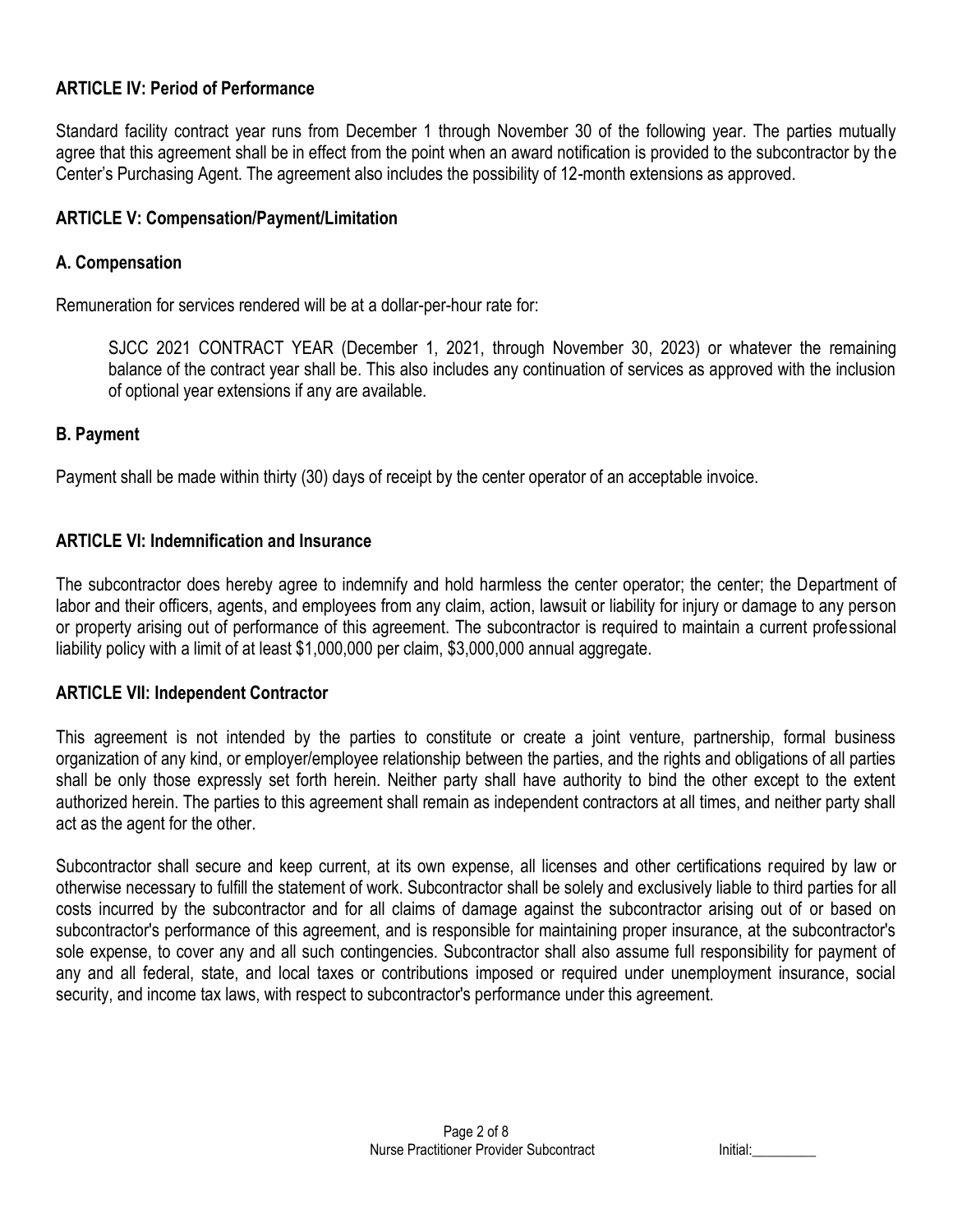## **ARTICLE VIII: Termination of Agreement**

This agreement may be terminated by the center operator, Department of Labor, or subcontractor upon thirty (30) days written notice. The notice shall be effective on the same date as duly posted in the United States mail, certified, addressed and postage paid. The notice shall be sent to the affected parties at:

| To the center:        | Shriver Job Corp Center<br>Attn: Center Director<br>270 Jackson Road<br>Devens, MA 01434       |
|-----------------------|------------------------------------------------------------------------------------------------|
|                       | To the center operator: Insights Training Group, LLC<br>327 N. Main Street<br>Marion, VA 24354 |
| To the Subcontractor: |                                                                                                |

The center operator also reserves the right to terminate this agreement, in whole or in part, with or without notice.

**\_\_\_\_\_\_\_\_\_\_\_\_\_\_\_\_\_\_\_\_\_\_\_\_**

#### **ARTICLE IX: General Provisions**

The parties agree that the following provisions are applicable to this agreement:

- A. That the subcontractor agrees to perform its services in accordance with professional standards and policies, procedures, and guidelines as may be established, from time to time, by the Department of Labor and/or the center operator. The subcontractor further agrees and acknowledges that the Department of Labor and the center operator reserve the right to change, modify, alter, and revoke the said policies, procedures, and guidelines.
- B. That no services under this agreement shall be delegated or subcontracted without the express written permission of the center operator.
- C. That the center operator may at any time, by written order, make reasonable requests for amendments and additions, within the general scope of this agreement, in the definition of services and tasks to be performed, the time, and the place of performance thereof.
- D. That the subcontractor shall maintain confidential health records on each student. These records shall be maintained in accordance with all Department of Labor and Job Corps standards and shall be the property of the Department of Labor.
- E. That the subcontractor shall make no public statements with respect to this agreement or its work there under and shall issue no public statements or advertising or conduct research related thereto without the prior written approval of the Center Director and the Department of Labor.
- F. That the subcontractor shall provide the center operator with current copies of professional licenses and insurance certificates.
- G. That it is understood and agreed that the services provided by subcontractor are subject to monitoring and review by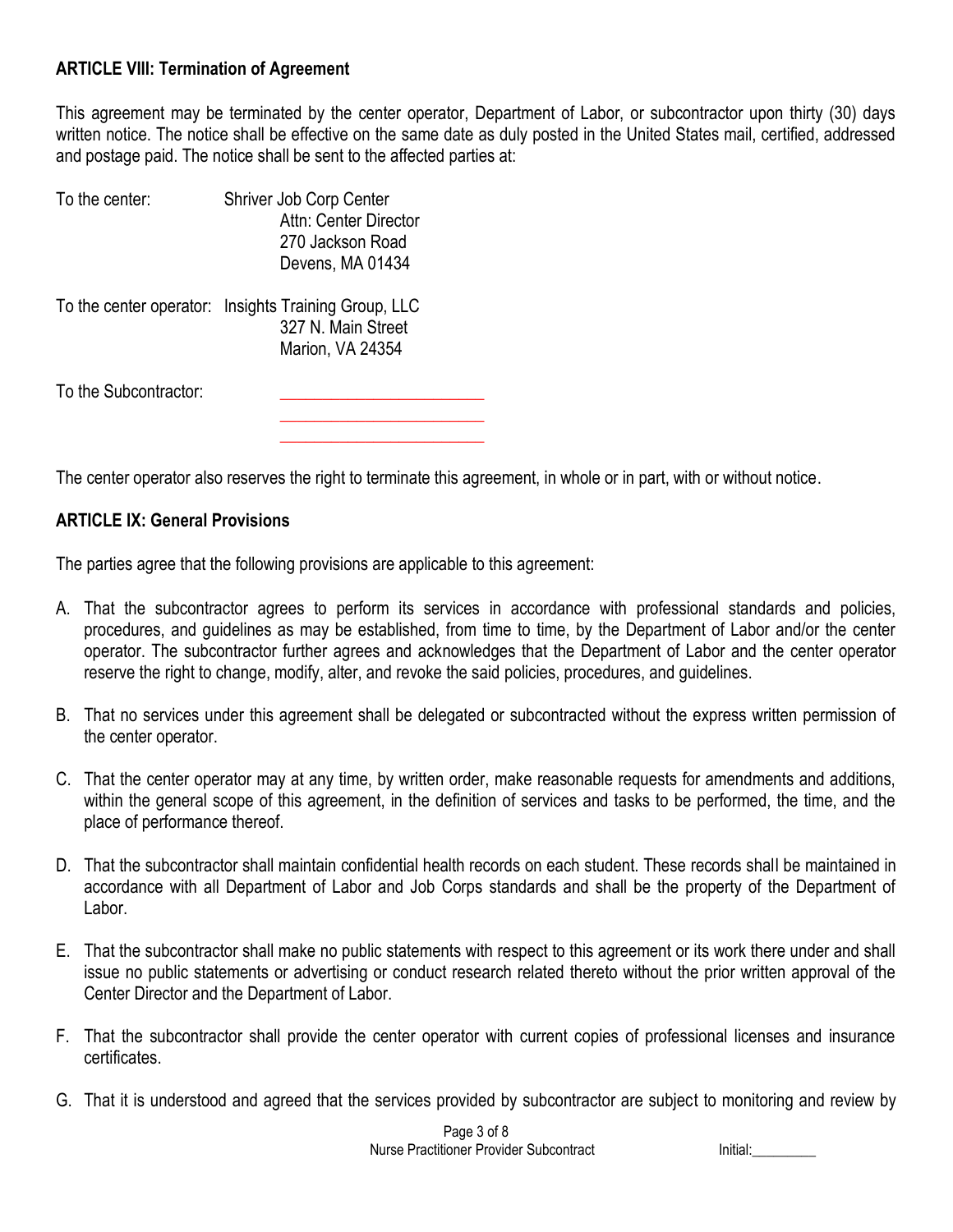the Department of Labor.

- H. That this agreement is subject to the terms and conditions of the center operator's prime contract and certain provisions contained therein may be applicable to subcontractor. It is hereby understood and agreed that the provisions set forth in Attachment 2, if any, are hereby incorporated into this agreement by reference and shall have the same force and effect as though set out in full text herein.
- I. The agreement shall be construed and enforced in accordance with the laws of the state of Massachusetts.
- J. If any term or provision of this agreement is held to be illegal, invalid, void, and/or unenforceable, for any reason, such term or provision shall be fully severable; this agreement shall be construed and enforced as if such illegal, invalid, void, and/or unenforceable term or provision had never comprised a part of this agreement; and the remaining terms and provisions of this agreement shall remain in full force and effect.
- K. This agreement can only be modified in writing executed by each of the parties or their authorized agents.
- L. This writing is intended by the parties to be the final expression of their agreement and is a complete and exclusive statement of its terms, and all communications, negotiations, considerations, and representations, whether written or oral, between the parties with respect to the subject matter of this agreement are incorporated. Other than as specifically set forth in this agreement, no representations, understandings, and/or agreements have been made or relied upon in the making of this agreement.
- M. Evaluation of Award:

Insights Training group, LLC anticipates the award of a single contract as a result of this solicitation to the responsible offeror whose proposal is responsive to the solicitations and is determined to be the best value. Selection of the best value is determined through the process of evaluating strengths and weaknesses of each Offeror's proposal in accordance with the evaluation criteria stated herein.

In determining the best value, credentials are more important than past performance and credentials and past performance combined are more important that cost.

Insights Training Group, LLC is more concerned with obtaining a proposal demonstrating superior credentialing and past performance than making an award at the lowest evaluated cost. Thus, the closer or more similar in merit that the Offeror's credentials and past performance are evaluated to be the more likely the evaluated cost may be the determining factor in selection for award. However, Insights Training Group, LLC will not make an award at the premium in cost that it considers disproportionate to the benefits associated with the evaluated superiority of the Offeror's credentials and past performance.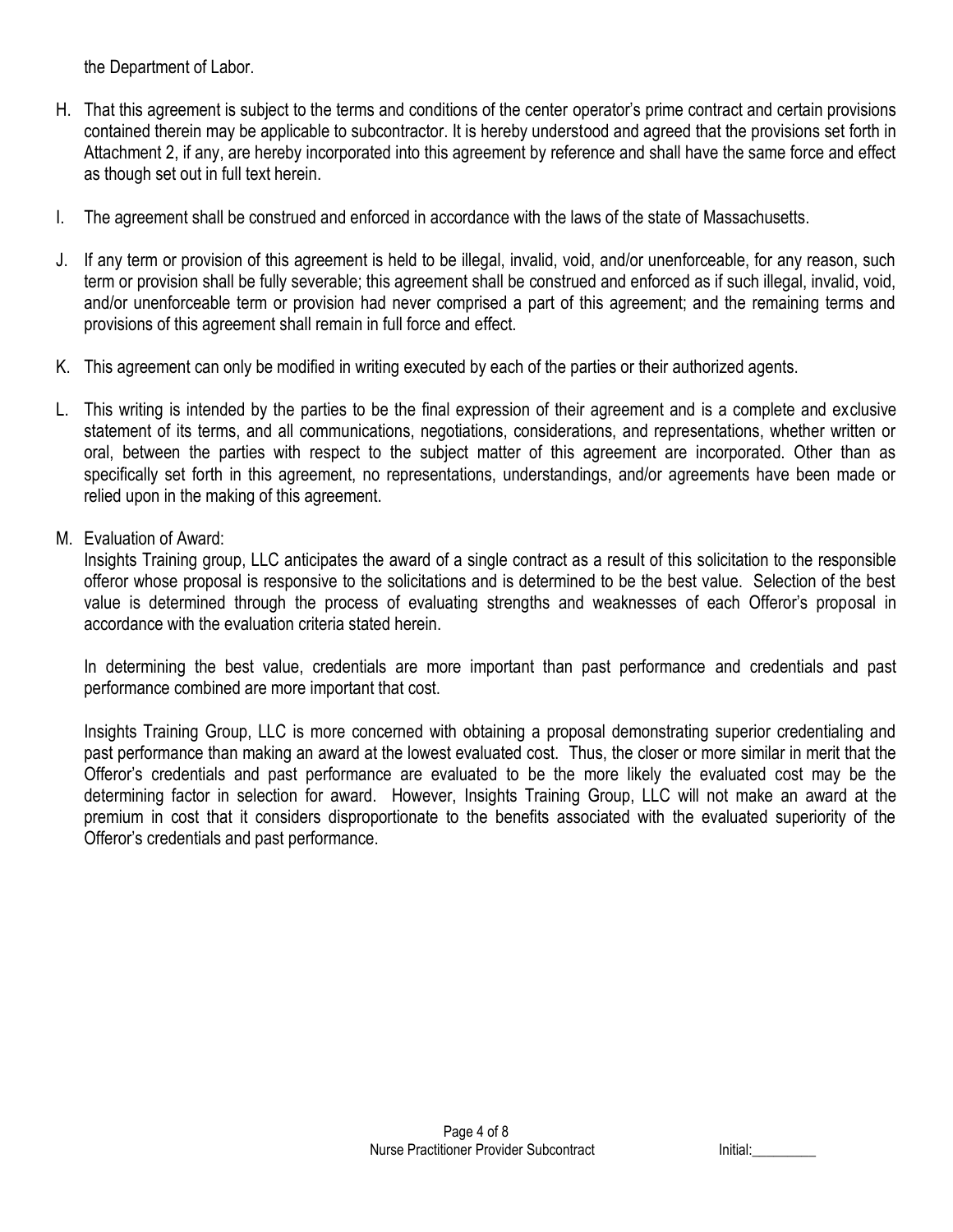#### Attachment 1 **CENTER NURSE PRACTITIONER STATEMENT OF WORK**

## **Section A**

The center and the center nurse practitioner hereby agree that the services to be provided will include, but will not be limited to, those health and wellness services specified in the Job Corps Federal Regulations (Title 20 Code of Federal Regulations, Part 638.510) in the Job Corps Policy and Requirements Handbook (PRH) Chapter 2, and applicable Technical Assistance Guides (TAGs). These services include:

NURSE PRACTITIONER STATEMENT OF WORK FOR SERVICES AT SHRIVER JOB CORPS CENTER FOR PERIOD DEFINED BELOW. Services will include oversight by subcontracted Physician.

- A. Medical
	- i. Assessment and diagnosis of illness and injury, to include:
		- 1. Cursory medical evaluation by a qualified health profession; must be completed with 48 hours after the student's entry.
		- 2. Entrance physical examination by a qualified health professional within 14 days after entry using Job Corps approved history and physical forms.
		- 3. Required entry laboratory studies
			- a. Hemoglobin or hematocrit
			- b. Pregnancy test (all females)
			- c. Pap smear (all females 21 years of age and older)
			- d. Chlamydia and gonorrhea testing
			- e. HIV testing
			- f. Urine drug screen
		- 4. Immunizations, to include boosters for incomplete immunizations series, and hepatitis B vaccine for health occupations training students.
		- 5. Tuberculin skin test (Mantoux)
		- 6. Vision and hearing screening.
		- 7. Daily walk-in clinic and appointment system for above and for episodic illness or injury assessment by center physician and/or nurse.
		- 8. Inpatient unit visits for minor conditions, such as respiratory infections, or flu symptoms.
	- ii. Treatment, as highlighted below, will be provided when necessary. Third-party payer information will be given to providers when off-center care is required.
		- 1. Primary emergency care for illness and injury, including first aid and CPR, and secondary care within capabilities, e.g., injection of epinephrine, and immediate transfer to hospital emergency room for specialized diagnosis and treatment, if needed.
		- 2. Treatment of urgent and other conditions not needing specialized care and that are within the capabilities of qualified health professionals on staff.
		- 3. Management of chronic health conditions as directed by qualified health professionals.
		- 4. Referral to off-center physicians for detailed specialized assessment.
		- 5. Access to prescription medications.

If a student sustains an on-the-job injury that requires extensive or specialized treatment, he or she will be medically separated as a Medical Separation with Reinstatement Rights (MSWR) and a referral will be sent to the Office of Workers' Compensation Programs (OWCP)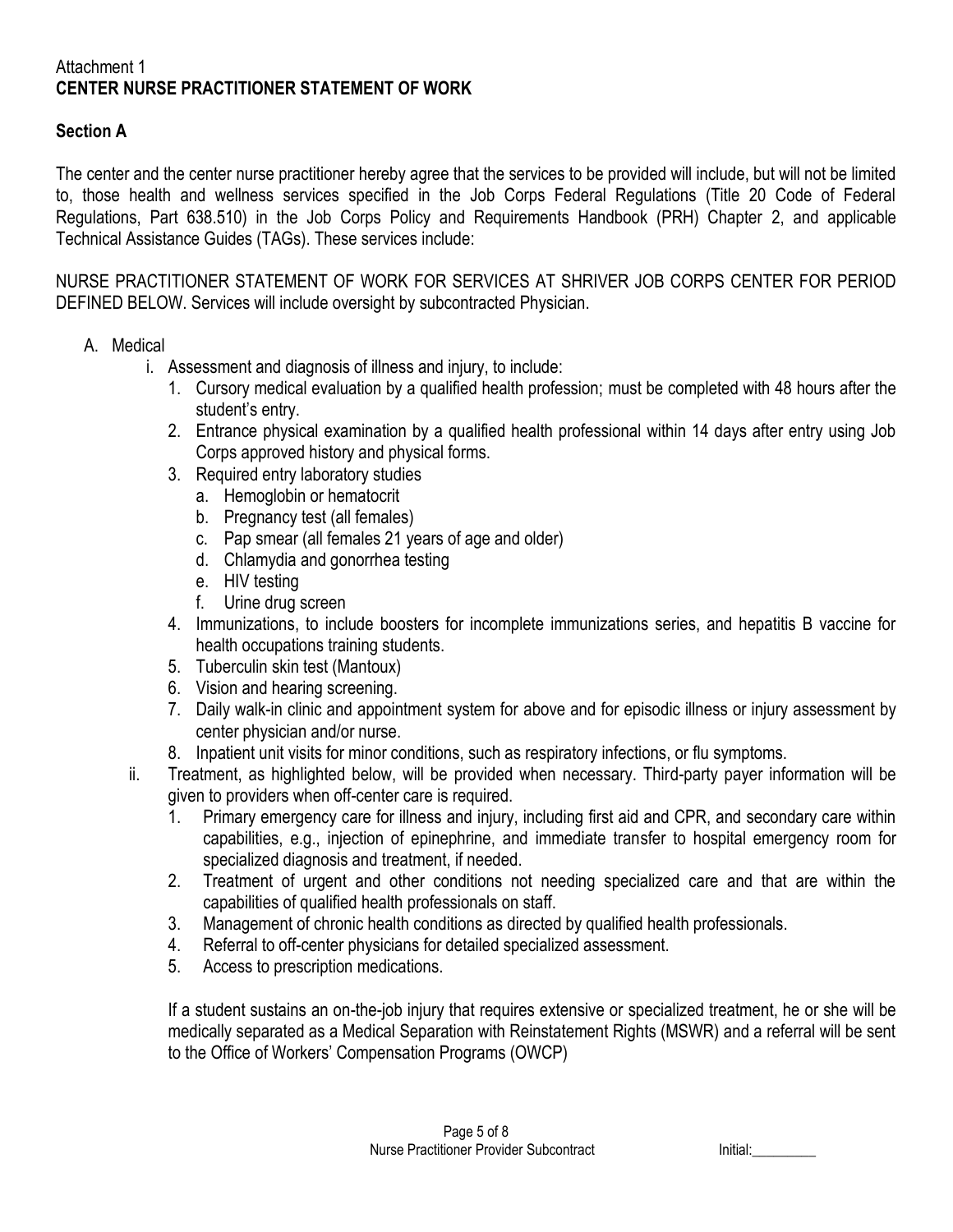# **Section B**

The center nurse practitioner agrees to adhere to the policies, procedures, and guidelines established by Job Corps. The undersigned further agree that the center nurse practitioner will have primary responsibility to implement the program outlined above and may be assisted by the Job Corps National Office and/or health consultants. The center nurse practitioner, with the concurrence of the center director, may delegate by written and dated standing orders any of his/her responsibilities set forth in this contract to appropriate qualified staff. The center nurse practitioner may delegate professional responsibilities set forth in this contract to another full- or part-time nurse practitioner only with the center director's prior concurrence and a prior review of the secondary nurse practitioner's qualifications by the regional director and regional medical consultant.

It is understood that the medical services provided by the center nurse practitioner are subject to monitoring and review by Job Corps. The center nurse practitioner may contact the regional medical consultant with any questions/concerns.

Under this agreement, the center nurse practitioner is an independent contractor and not an employee or agent of the contractor or the Department of Labor, Job Corps. The center nurse practitioner agrees to provide malpractice insurance to cover the nurse practitioner's professional services to students. The center nurse practitioner agrees to indemnify and save the center harmless from any expenses, including attorney's fees and also claims on account of damage to property or bodily injury (including death) which may be sustained by himself/herself or his/her employees in connection with work performed.

The center nurse practitioner agrees to make no public statements concerning students or Job Corps activities without prior written approval of the center director or his designated representative.

All research projects and/or publications relating to Job Corps health activities will first be cleared through the National Office of Job Corps, Washington, D.C.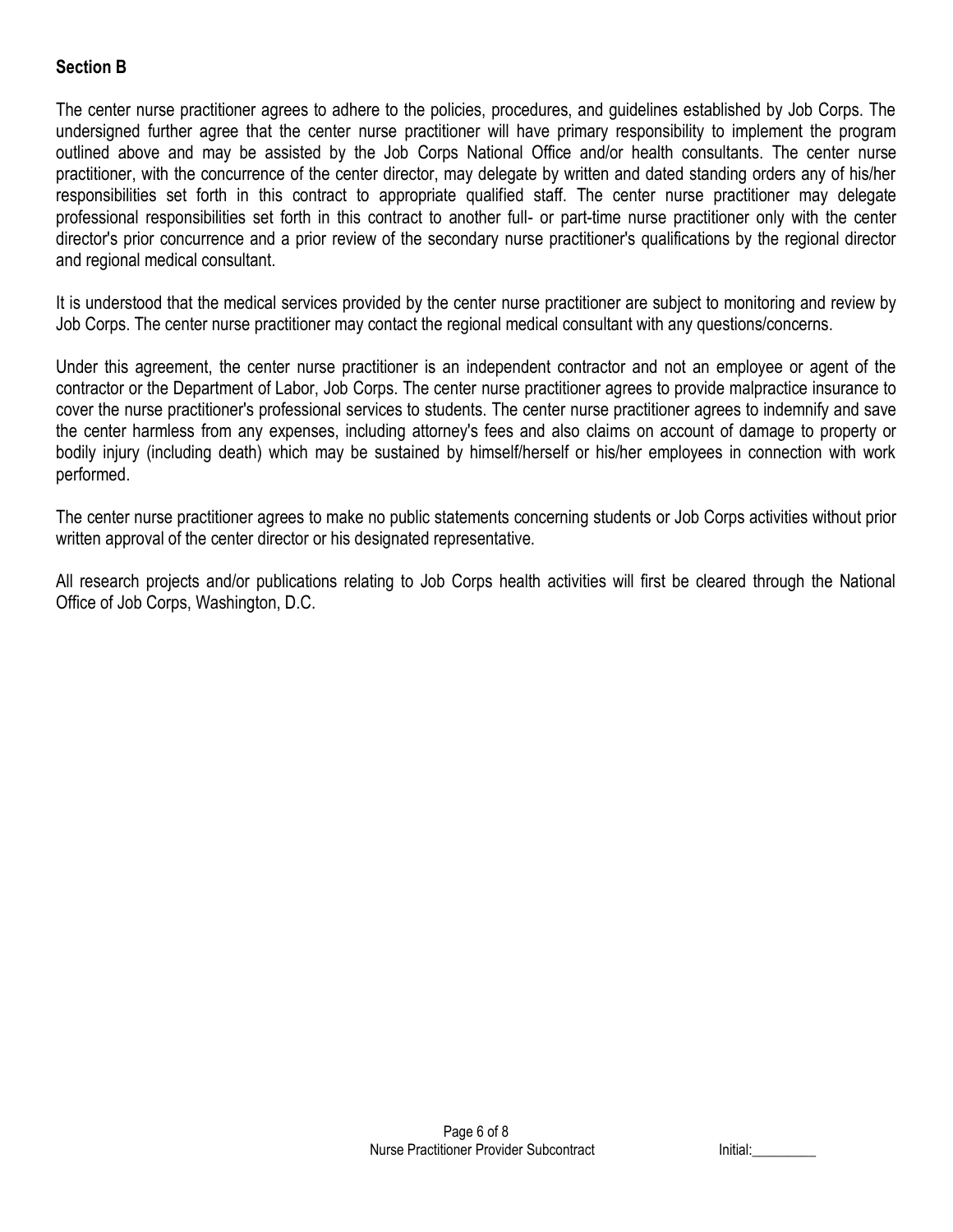# Attachment 2

Insights Training Group, LLC Terms and Conditions can be found at [www.insightsllc.net](http://www.insightsllc.net/)